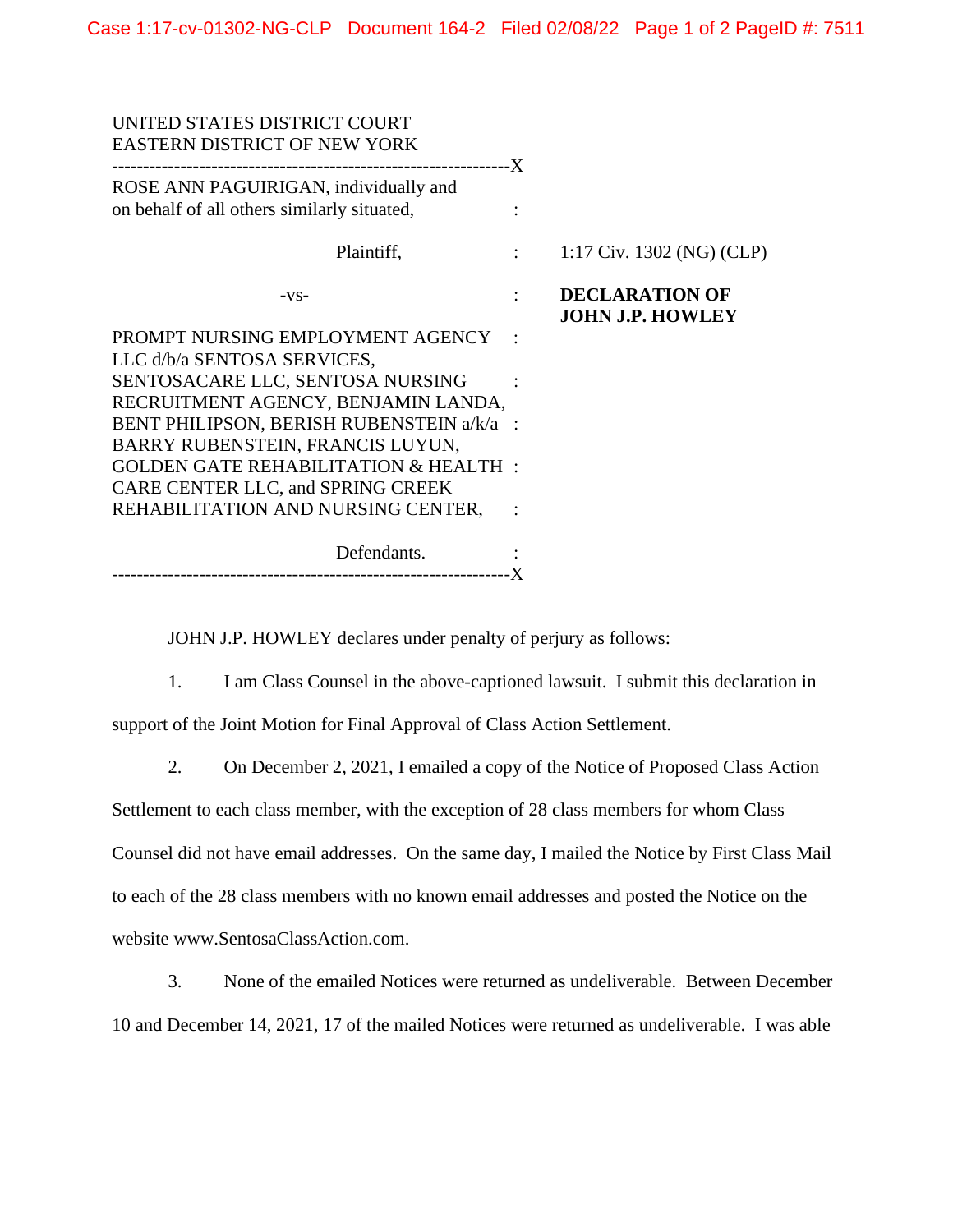to obtain either an email address or an updated mailing address for each of the 17 class members by using an online database, searching social media, and contacting their former co-workers.

4. On December 15, 2021, I emailed the Notice to nine of the 17 class members whose mail had been returned as undeliverable, and mailed the Notice to the remaining eight at their updated mailing addresses. None of those emailed and mailed Notices were returned as undeliverable.

5. Attached as Exhibit A is the list of Class members to whom the Notice was sent.

6. During the months of December and January, 96 Class members contacted Class Counsel to confirm the mailing address where their settlement checks should be sent. Two Class members have filed objections to the amounts they will receive under the proposed settlement, which are addressed below. Five individuals who were not included in the Class have no objection to the terms of the Settlement Agreement itself, but argue that they should be included as Class members.

7. Annexed as Exhibit B is the Employment Agreement provided to me by Petronillo Noel Reyes.

8. Annexed as Exhibit C is the Release, Waiver and Quitclaim provided to me by Sheryl Botin-Tirol.

 $\overline{\phantom{a}}$  , which is a set of the set of the set of the set of the set of the set of the set of the set of the set of the set of the set of the set of the set of the set of the set of the set of the set of the set of th

I declare under penalty of perjury that the foregoing is true and correct.

Dated: New York, New York February 8, 2022

*/s John J.P. Howley* 

JOHN J.P. HOWLEY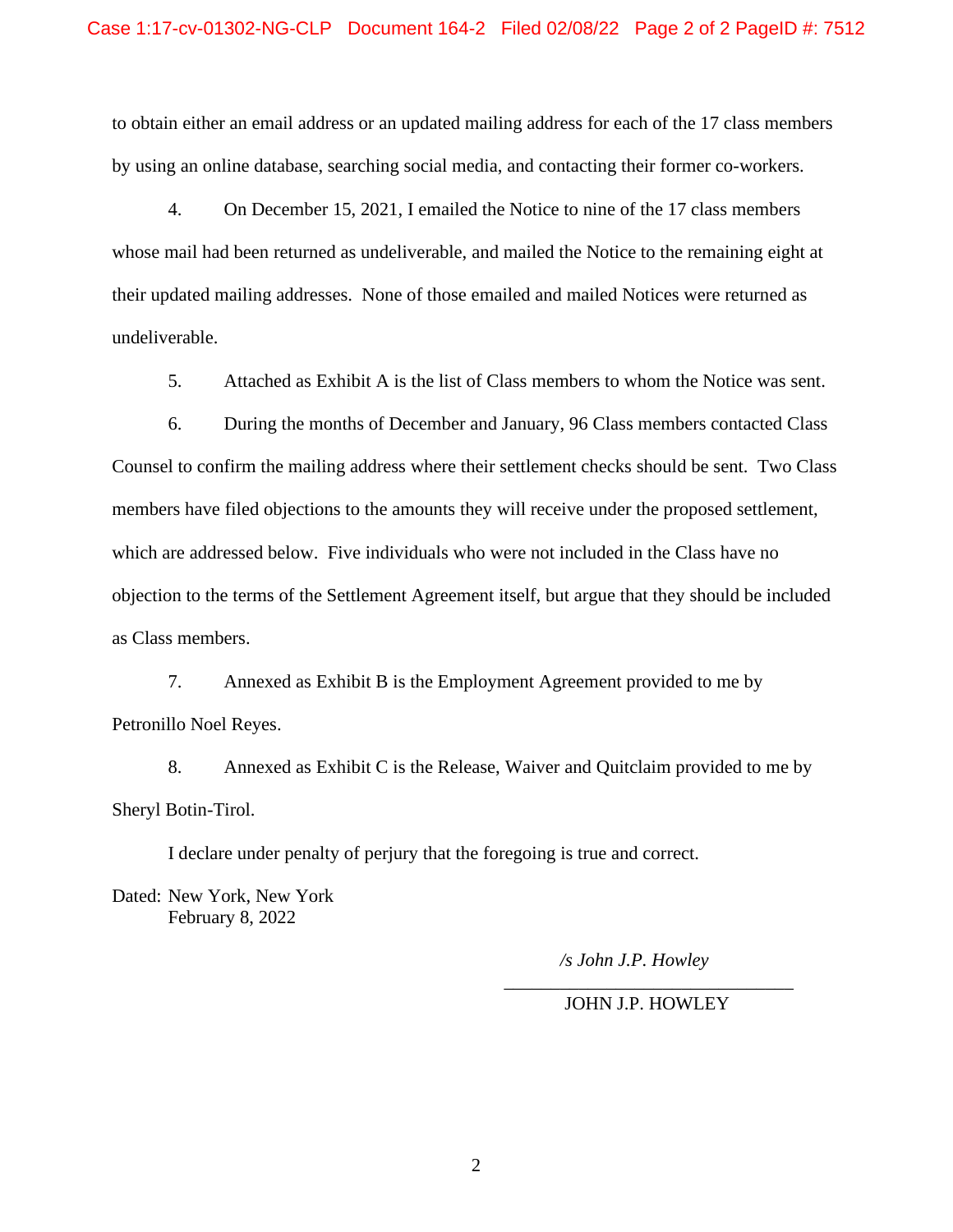Case 1:17-cv-01302-NG-CLP Document 164-3 Filed 02/08/22 Page 1 of 5 PageID #: 7513

## EXHIBIT A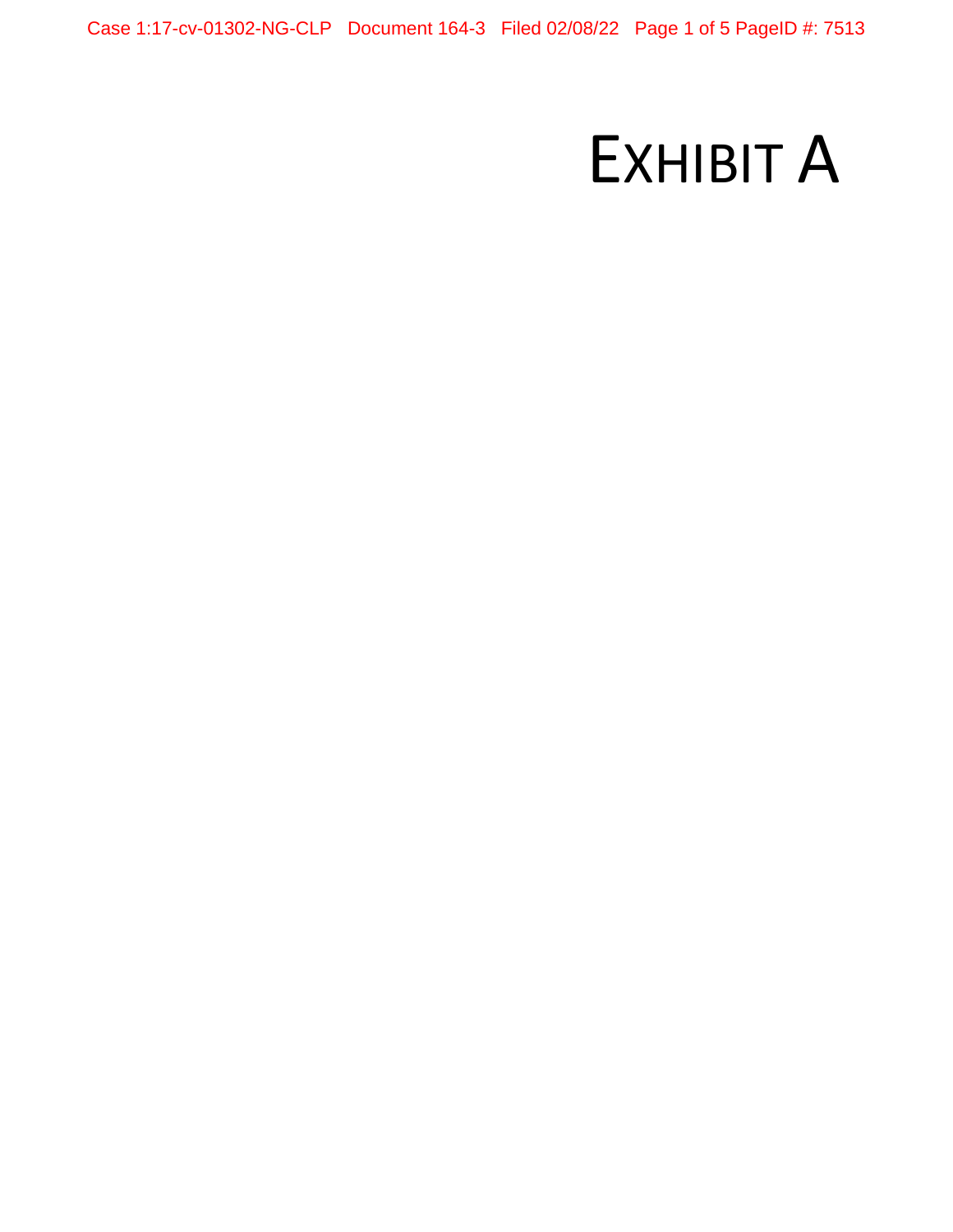## **SERVICE LIST FOR NOTICE OF PROPOSED CLASS ACTION SETTLEMENT**

| <b>First Name</b>   | Last Name       | Email                         | <b>Street Address</b>             | City                |           | State Zip Code |
|---------------------|-----------------|-------------------------------|-----------------------------------|---------------------|-----------|----------------|
| <b>Charity Hope</b> | Abamonga        | leeabamongajr@yahoo.com       | 6 Court St. E.                    | East Rockaway       | <b>NY</b> | 11518          |
| Gloria              | Agoto           | gloagoto@yahoo.com            | 91-118 Ahole Pl                   | Ewa Beach           | HI        | 96706          |
| Elizabeth           | Almazan         |                               | 11 Bryant Crescent Apt. 1A        | <b>White Plains</b> | <b>NY</b> | 10605          |
| Melanie             | Alterado        | mlabendia@gmail.com           | 313 Nimitz Road                   | Schenectady         | <b>NY</b> | 12304          |
| Lerio               | Alvarado        | leriocynthiababiera@gmail.com | 33 Slayton Ave.                   | Staten Island       | <b>NY</b> | 10314          |
| Lorna               | Amindalan       | lorna amindalan@yahoo.com     | 3225 Cross Timbers Lane           | Garland             | <b>TX</b> | 75044          |
| Robin               | Ancheta         | coolpicks101@gmail.com        | 2405 Quail Ridge Dr               | New Braunfels       | TX        | 78130          |
| Wilwen              | Antigua         | wenheart_1@yahoo.com          | 6105 Vista Drive                  | Ferndale            | <b>WA</b> | 98248          |
| Ophelia             | Arana           | osarana0616@gmail.com         | 15006 Boat House Ct.              | Cypress             | TX        | 77433          |
| Melissa             | Aranton         | msc_efa@yahoo.com             | 3720 Cold Creek Drive             | Valrico             | FL.       | 33596          |
| Charisse            | Arca            | arca.charisse@gmail.com       | 24006 Adobe Ridge Lane            | Katy                | TX        | 77493          |
| <b>Ivy Pearl</b>    | Arevalo         | ivypearlarevalo@gmail.com     | 1299 Antelope Creek Dr            | Roseville           | CA        | 95678          |
| May                 | Asotigue        | madelasotigue@yahoo.com       | 65 Autumn Ln                      | Hicksville          | <b>NY</b> | 11801          |
| Michelle            | Atayde          |                               | 300 E 61st St Apt 6E              | New York            | <b>NY</b> | 10065          |
| Sonia               | Austria         | soniaaustria57@yahoo.co.uk    | 24035 Adobe Ridge Lane            | Katy                | <b>TX</b> | 77493          |
| Alexander           | Bane            | abbane_10@yahoo.com           | 750 Koch Peak Avenue              | Washington Towns NJ |           | 07676          |
| Hyacinth            | Baraan          |                               | 209-23 46th Avenue                | Bayside             | <b>NY</b> | 11361          |
| Diana               | Bartolome       | Diana_ong222@yahoo.com        | 447 Summit Ave Apt D6             | Cedarhurst          | <b>NY</b> | 11516          |
| Joan                | <b>Basinal</b>  | joanbasinal@yahoo.com         | 1706 Providence Ave               | Niskayuna           | <b>NY</b> | 12309          |
| Ryan                | <b>Bautista</b> |                               | 2236 Brookhaven Avenue            | Far Rockaway        | <b>NY</b> | 11691          |
| Clarissa            | Baylon          | bayclara84@gmail.com          | 175 Hillcrest Village East Apt.B1 | Schenectady         | <b>NY</b> | 12309          |
| Redentor            | <b>Belvis</b>   | denbelvis@gmail.com           | 1913 Holiday Dr                   | Schenectady         | <b>NY</b> | 12304          |
| Vivian              | Blanco          | vivsblanco2017@gmail.com      | 1947 Hillside Avenue              | Niskayuna           | <b>NY</b> | 12309          |
| Ma. Charisma        | <b>Bolido</b>   |                               | 2236 Brookhaven Ave               | Far Rockaway        | <b>NY</b> | 11691          |
| Michelle            | <b>Borra</b>    | michelleborra227@yahoo.com    | 4210 Court Royale Apt 8           | Schenectady         | <b>NY</b> | 12304          |
| Noemi               | <b>Budlong</b>  | noemitorrefranca@yahoo.com    | 1337 Akinburry Road               | Virginia Beach      | VA        | 23456          |
| Jackie              | <b>Budlong</b>  |                               | 1337 Akinburry Road               | Virginia Beach      | VA        | 23456          |
| Jaime               | Buenaventura    |                               | 20 Hillcrest Village West C2      | Niskayuna           | <b>NY</b> | 12309          |
| Julius              | <b>Bugante</b>  | mailjuls@yahoo.com            | 81-11 Pettit Ave., Apt. 5C        | Elmhurst            | <b>NY</b> | 11373          |
| Jessica             | <b>Bunao</b>    | jessicabunao@icloud.com       | 9907 1st Pl Ne                    | Lake Stevens        | <b>WA</b> | 98258          |
| Charisse            | <b>Butanas</b>  | charizvevien_23@yahoo.com     | 2040 Arkona Court                 | Niskayuna           | <b>NY</b> | 12309          |
| Roper               | Caguan          | caguanr@gmail.com             | 23-45 77th st                     | East Elmhurst       | <b>NY</b> | 11370          |
| Ma. Fatima          | Caguete         | patty_caguete@yahoo.com       | 1164 Broadway Unit A              | Hewlett             | <b>NY</b> | 11557          |
| Frederick           | Calara          | fbcalara2005@yahoo.com        | 2026 Seagirt Boulevard, Apt 4B    | Far Rockaway        | <b>NY</b> | 11691          |
| Mariano             | Calimag         | marzjr@yahoo.com              | 26 Livingston Ave                 | Staten Island       | <b>NY</b> | 10314          |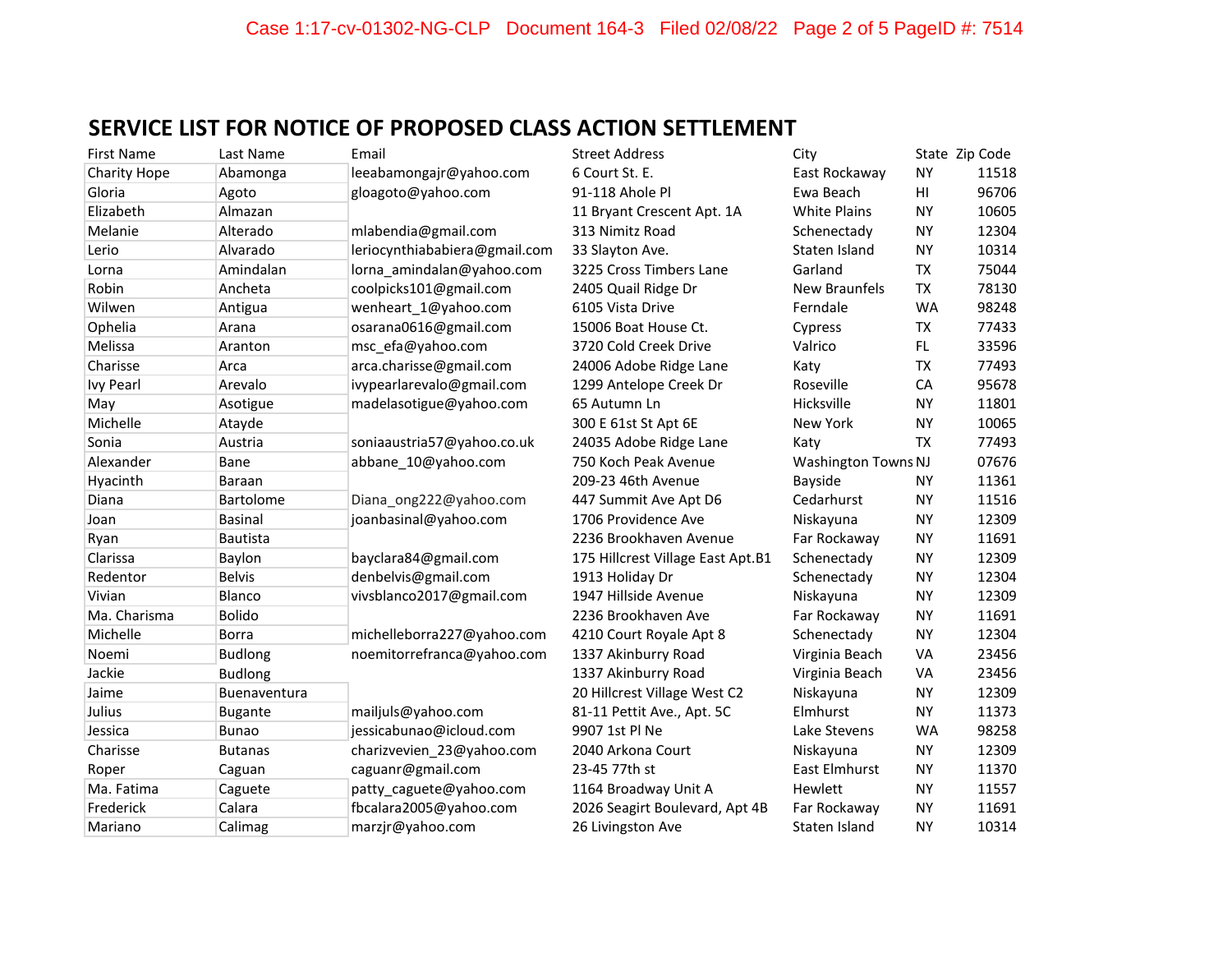| Shiela Marie       | Caluag        | shielacaluag@yahoo.com       | 4 Dewhurst St                    | Staten Island        | ΝY        | 10314 |
|--------------------|---------------|------------------------------|----------------------------------|----------------------|-----------|-------|
| Nur-Ainie          | Calvi         | nurainiecalvi@yahoo.com      | 222 10th Street                  | Wood Ridge           | <b>NJ</b> | 07075 |
| <b>Rizalie Ann</b> | Camacho       | rizalie.ann@gmail.com        | 8828 Blairwood Rd, Apt T2        | Nottingham           | <b>MD</b> | 21236 |
| Bridelyn           | Caoagas       | caoagasbridelyn@yahoo.com    | 4111 Guild Meadows Drive         | Houston              | TX        | 77084 |
| Arlene             | Carpio        |                              | 8220 Pompano Beach Ln            | Las Vegas            | <b>NV</b> | 89128 |
| Cecile             | Carreon       | cecille_carreon@yahoo.com    | 820 Post Rd Apt 1B               | Scarsdale            | <b>NY</b> | 10583 |
| Maria Theresa      | Casado        | queenie.manigo@gmail.com     | 139-18 34th Road, Apt B3         | Flushing             | <b>NY</b> | 11354 |
| Christine          | Castro        | poknatch@yahoo.com           | 777 Hamilton Ave. C-104          | Menlo Park           | <b>CA</b> | 94025 |
| Dymonde            | Catiling      | monnde40@gmail.com           | 10029A Doorstone Dr.             | Latham               | <b>NY</b> | 12110 |
| Lorie              | Cedilla       | loriecedilla@yahoo.com       | 334 Summerwood Dr.               | American Canyon      | CA        | 94503 |
| Analyn             | Chua          | sannsui@yahoo.com.ph         | 703 Davis St.                    | <b>Bessemer City</b> | <b>NC</b> | 28016 |
| Jennifer A.        | Chua          | remycoenterprises@yahoo.com  | 2610 Clarinet Dr.                | Orlando              | FL.       | 32837 |
| Mylyn              | Clerigo       | gerimye@gmail.com            | 8540 Cobalt Drive                | Cicero               | <b>NY</b> | 13039 |
| Darwin             | Costales      | costaleskaizer@gmail.com     | 8105 Mystic Desert Ave           | Las Vegas            | <b>NV</b> | 89131 |
| Theresa            | Cotaco        | tet singson88@yahoo.com      | 1401 Overseer Avenue             | Henderson            | <b>NV</b> | 89074 |
| Maria Socorro R.   | Cruz          | maloucruise@yahoo.com        | 6515 JFK Boulevard East 9K       | <b>West New York</b> | <b>NJ</b> | 07093 |
| Charie             | Dagui         | chariemarudo@gmail.com       | 8346 118th St Apt 2G             | <b>Kew Gardens</b>   | <b>NY</b> | 11415 |
| Germaine Kristina  | Dano          | kristinarebosura@gmail.com   | 2586 Rymar Lane                  | San Jose             | CA        | 95133 |
| <b>Marian Ritz</b> | De Los Reyes  | marianritz08@yahoo.com       | 20 Concord Cir.                  | Palmyra              | PA        | 17078 |
| Joanne R           | Dela Rosa     | joannedelarosa@gmail.com     | 56 Juniper Ave                   | Smithtown            | <b>NY</b> | 11787 |
| Donald L           | Doles         | donaldIdoles@yahoo.com       | 26 Livingston Ave.               | Staten Island        | <b>NY</b> | 10314 |
| Everlyn C          | Domingo       |                              | 12 Riverwalk Way                 | Cohoes               | <b>NY</b> | 12047 |
| Luann M            | Duterte       | luann one@yahoo.com          | 65 Autumn Ln                     | Hicksville           | <b>NY</b> | 11801 |
| Vilma              | Egina         | vilma egina@yahoo.co.uk      | 1216 Springmeadow Drive          | Beaumont             | TX        | 77706 |
| Blossom            | Engbino       | blooms28@yahoo.com           | 5027 Jonina Lane                 | Houston              | TX        | 77048 |
| Alvin              | <b>Flores</b> |                              | 120 Parkside Ave                 | Levittown            | <b>NY</b> | 11756 |
| Wences             | Fuertes       |                              | 1430 Seagirt Blvd Apt 2G         | Far Rockaway         | <b>NY</b> | 11691 |
| Primera            | Gadia         | prime_ramos0411@yahoo.com    | 105 Ray St.                      | Niskayuna            | <b>NY</b> | 12309 |
| Nathaniel          | Galapon       |                              | 1827 Providence Ave              | Niskayuna            | <b>NY</b> | 12309 |
| Rogelio            | Galliguez     | rogeliogalliguez37@gmail.com | 350-A Merrick Road Apt J,        | Rockville Centre     | <b>NY</b> | 11570 |
| Desiree            | Gardon        | desgmarmita@yahoo.com        | 22 Horton Rd.                    | Valley Stream        | <b>NY</b> | 11581 |
| Heidi              | Giron         | heidig_1225@yahoo.com        | 14140 Mulberry Drive Apt 203     | Whittier             | CA        | 90605 |
| Tiffany            | Go            |                              | 258 West Post Rd Apt 3E          | <b>White Plains</b>  | <b>NY</b> | 10606 |
| Perciela B         | Herrera       |                              | 50 Hillcrest Village West Apt B4 | Niskayuna            | <b>NY</b> | 12309 |
| Mary Ann           | Heyrana       | mahey30@yahoo.com            | 806 Christian CT.                | Niskayuna            | <b>NY</b> | 12309 |
| Mary Mildred       | Hontucan      | m hontucan@yahoo.com         | 2241 Nelson Dr                   | Niskayuna            | <b>NY</b> | 12309 |
| Diala              | Hular         | dialahular@yahoo.com         | 3 Alice Wagner Way Apt.2         | Niskayuna            | <b>NY</b> | 12309 |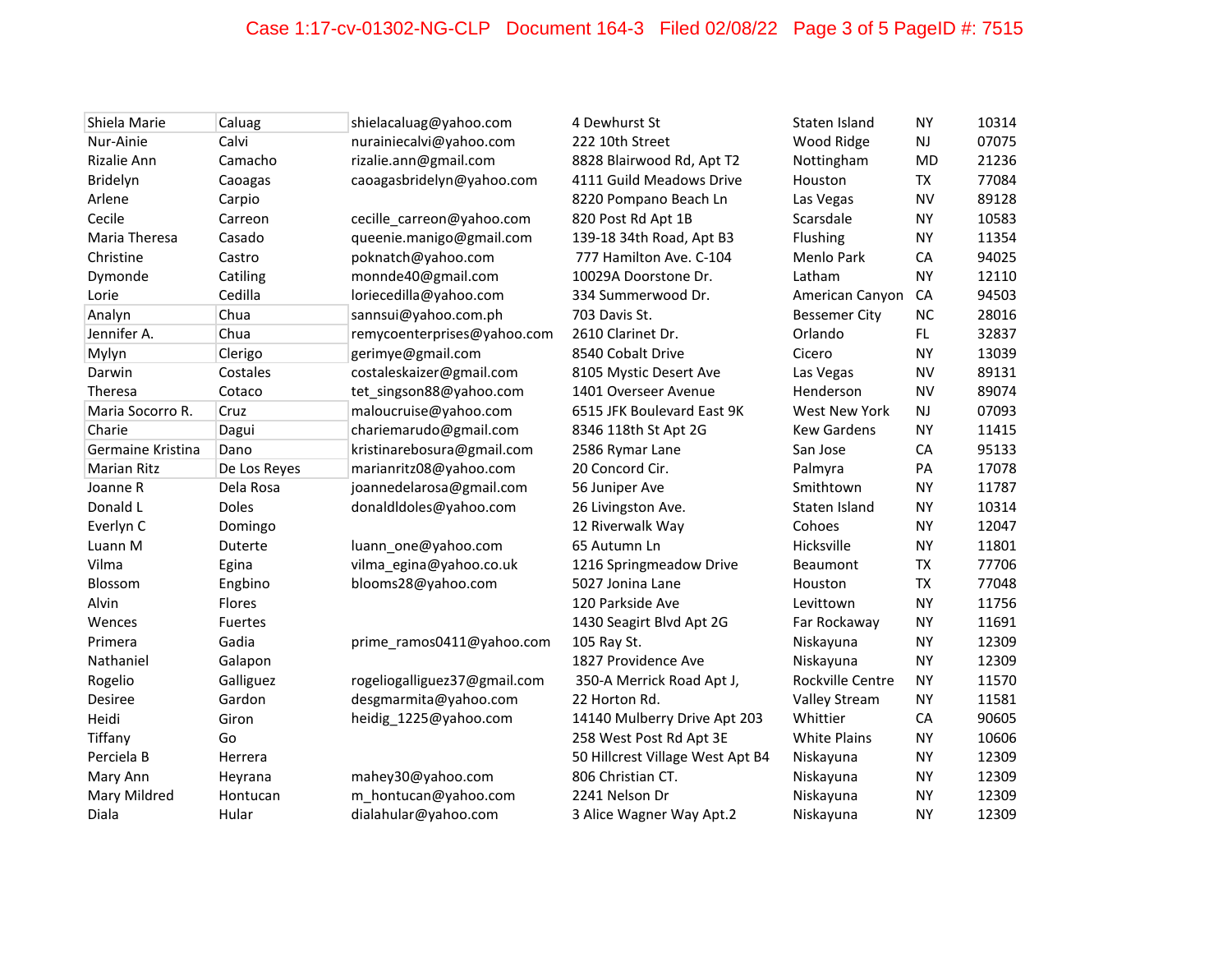| Ronaldo              | Ignacio        | boh.ronaldo.ignacio@gmail.com | 11669 Leesborough Cir          | <b>Silver Spring</b> | MD            | 20902 |
|----------------------|----------------|-------------------------------|--------------------------------|----------------------|---------------|-------|
| Irene                | Imperial       | ireneb1982@gmail.com          | 4949 Monte Verde Dr            | Fort Worth           | <b>TX</b>     | 76244 |
| Cynthia B            | Ince           |                               | 105 Connor Ct                  | Niskayuna            | <b>NY</b>     | 12309 |
| Sheila               | Jordan         |                               | 20-55 Seagirt Blvd Apt 3F      | Far Rockaway         | <b>NY</b>     | 11691 |
| Ma. Ruth             | Jose           | ruthjose2002@yahoo.com        | 2050 Seagirt Blvd Apt 1B       | Far Rockaway         | <b>NY</b>     | 11691 |
| Ernesto              | Lagliba        | elaglibajr@gmail.com          | 2062 Cranworth Cir             | San Jose             | CA            | 95121 |
| Elenee               | Largado        | tsinks21@yahoo.com            | 11522 Harmony Summit Trace     | Richmond             | TX            | 77406 |
| Arch Knievel         | Layumas        |                               | 236 John Street                | Lawrence             | <b>NY</b>     | 11559 |
| Hermie-Linda         | Legaspi        | ermy_me@yahoo.com             | 1100 Ward Place Apt 4          | Woodmere             | <b>NY</b>     | 11598 |
| Anna Marie           | Leones         | annaceret@gmail.com           | 1607 Stuart Creek Drive        | Richmond             | TX            | 77469 |
| Kristina             | Limjuco        | klimjuco@yahoo.com            | 2716 Daybreak Ln               | Pomona               | CA            | 91767 |
| Cherry               | Llaneza        | dianne 61904@yahoo.com        | 4700 Norris Canyon Rd Unit 106 | San Ramon            | CA            | 94583 |
| Jamie                | Llarena        | jdllarena@gmail.com           | 211 N Huntington Ave, Apt 8    | Monterey Park        | CA            | 91754 |
| Rachel Ann           | Loresto        |                               | 1 Alice Wagner Way, Apt. 9     | Niskayuna            | <b>NY</b>     | 12309 |
| Gladys Tato          | Macanas        | Gladystmacanas26@icloud.com   | 82 Riverdale Rd                | Valley Stream        | <b>NY</b>     | 11581 |
| Arlyn                | Manrique       | arlynmee@yahoo.com            | 4045 Pleasant Valley Road      | Virginia Beach       | VA            | 23464 |
| Madelyn              | Manuel         | mhadelyn 02@yahoo.com.ph      | 31 Garden St                   | Valley Stream        | <b>NY</b>     | 11581 |
| Maricel              | Marcelo        | maricel103178@gmail.com       | 1365 Van Antwerp Rd, Apt #G75  | Niskayuna            | <b>NY</b>     | 12309 |
| Mark                 | Maristela      |                               | 212 Bradley Ave                | Staten Island        | <b>NY</b>     | 10314 |
| Maria Grace          | Mimay          | g_mimay@yahoo.com             | 1100 Ward Pl Apt 2             | Woodmere             | <b>NY</b>     | 11598 |
| Ermelinda            | Monderin       | vic_bebot2001@yahoo.com       | 152 McGlynn Place              | Cedarhurst           | <b>NY</b>     | 11516 |
| Armida               | Nicolas        | ida_jose01@yahoo.com          | 40-36 68th St 2nd FL           | Woodside             | <b>NY</b>     | 11377 |
| Marilou              | Orlina         | malougkvolunteer@gmail.com    | 2241 Nelson Dr                 | Niskayuna            | <b>NY</b>     | 12309 |
| Margaret             | Padernal       | sotecopadernal@yahoo.com      | 4115 Dalea Clover Lane         | Manvel               | <b>TX</b>     | 77578 |
| Rose Ann             | Paguirigan     | rapp1215@yahoo.com            | 1038 Gillis Place              | Secaucus             | $\mathsf{NJ}$ | 07094 |
| Irma                 | Pagulayan      | irmspagu@gmail.com            | 2333 Spitfire Way              | Sacramento           | CA            | 95834 |
| Noreen               | Paronda        | niparonda@yahoo.com           | 531 Greaves Avenue             | Staten Island        | <b>NY</b>     | 10308 |
| Maria Ely            | Perolino       | mariaely_perolino@yahoo.com   | 131 Savoy Park                 | Madison              | <b>MS</b>     | 39110 |
| Maria Isabel         | Pintor         | maris.pintor@yahoo.com.ph     | 3601 Derwood Lane, Apt. 203    | Alexandria           | VA            | 22309 |
| Cheryl Anne          | Poe            | chan.carolyn21@gmail.com      | 24 Myers Ave                   | Hicksville           | <b>NY</b>     | 11801 |
| Perix                | Pregides Payne | perixtabudlo@hotmail.com      | 7631 Lippincott Way            | Indianapolis         | IN            | 46268 |
| Ma. Teresita         | Purugganan     | thespurugganan@yahoo.com      | 129 Richmond Ave               | Medford              | <b>NY</b>     | 11763 |
| Leonila              | Racraquin      |                               | 164 Crystal Lake Dr            | Egg Harbor           | $\mathsf{NJ}$ | 08234 |
| Eunice               | Ramirez        | ear yen@yahoo.com             | 37 Elliott Pl Apt 1B           | Smithtown            | <b>NY</b>     | 11787 |
| <b>Christie Rose</b> | Ramos          |                               | 258 West Post Rd Apt 3E        | White Plains         | <b>NY</b>     | 10606 |
| Geraldine D          | Ramos          | geraldine_desilva@yahoo.com   | 130 Oceanview Rd               | East Rockaway        | <b>NY</b>     | 11518 |
| Roselle              | Santos         | sel almi@yahoo.com            | 5 Alice Wagner Way, Apt 1      | Niskayuna            | <b>NY</b>     | 12309 |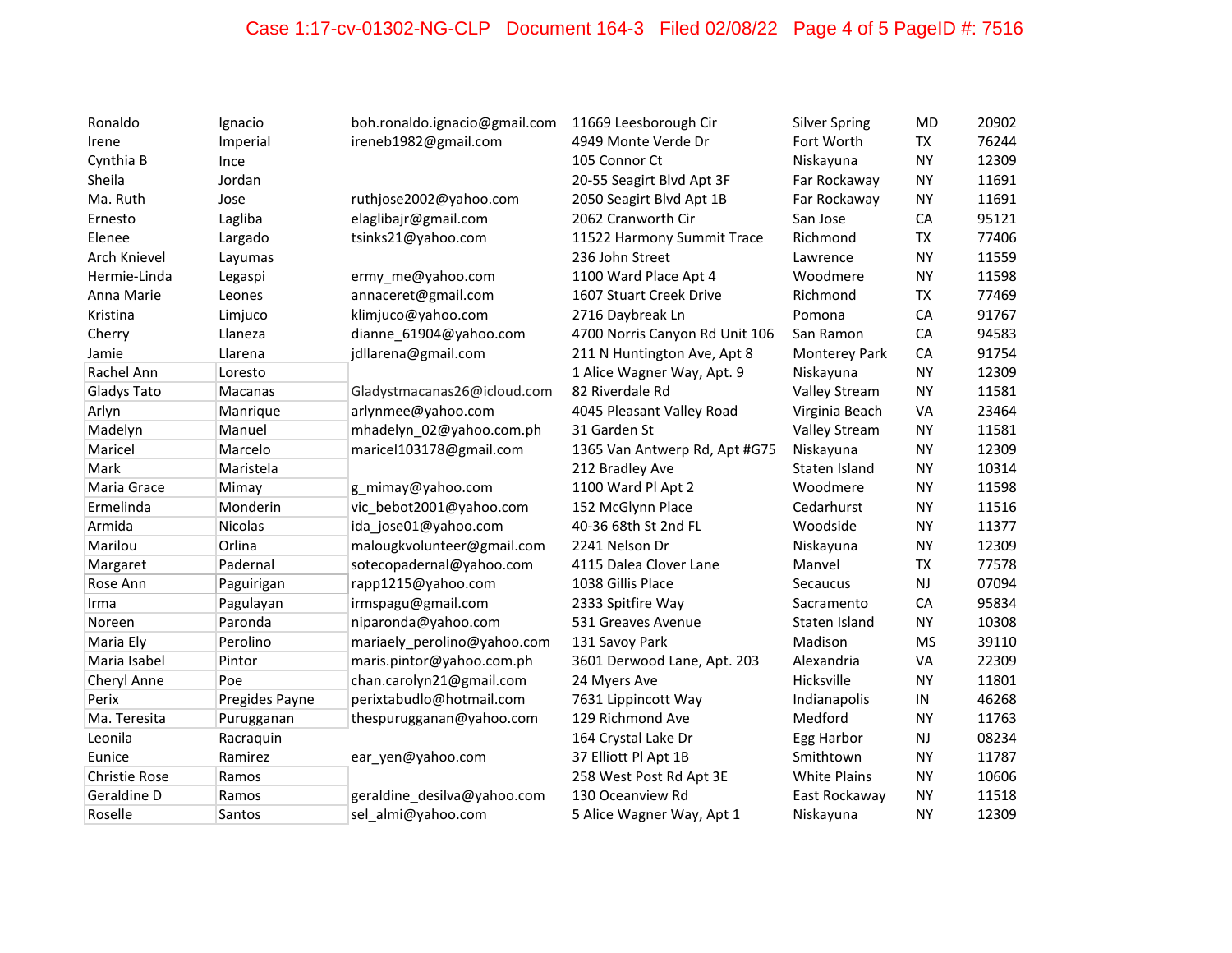## Case 1:17-cv-01302-NG-CLP Document 164-3 Filed 02/08/22 Page 5 of 5 PageID #: 7517

| <b>James</b> | Soriano            | jamessoriano@gmail.com    | 4040 Fairgrove Ln                | Roseville           | CA        | 95747 |
|--------------|--------------------|---------------------------|----------------------------------|---------------------|-----------|-------|
| Lelita       | Suan               | castillo let@yahoo.com    | 2223 Crescent Road               | Niskayuna           | ΝY        | 12309 |
| Kathleen     | Sundo              | ksundo 26@yahoo.com       | 4071 Tournament Ct.              | Center Valley       | PA        | 18034 |
| Madel        | Tagalog Sta Teresa | greenhue.mt@gmail.com     | 302 Beverley Pl.                 | Edgewater           | MD        | 21037 |
| Anna         | Talento            |                           | 2166 Muliner Ave 1st FL          | Bronx               | <b>NY</b> | 10462 |
| Aleli        | Turqueza           |                           | 50 Hillcrest Village West Apt B4 | Niskayuna           | ΝY        | 12309 |
| Jim          | <b>Untalan</b>     | jimbryan85@yahoo.com      | 108-49 63rd Ave, Apt. 4-0        | <b>Forest Hills</b> | <b>NY</b> | 11375 |
| Virgilio     | Valencia           | gil.valencia.gv@gmail.com | 8346 118th St 2G                 | Kew Gardens         | <b>NY</b> | 11415 |
| Evangeline   | Valenzuela         |                           | 447 Summit Ave Apt D1            | Cedarhurst          | <b>NY</b> | 11516 |
| Mark         | Vetus              |                           | 212 Bradley Ave                  | Staten Island       | <b>NY</b> | 10314 |
| Maricar      | Villarin           |                           | 2269 Van Rensselaer Dr           | Schenectady         | <b>NY</b> | 12309 |
| Amabelle     | Yap                |                           | 2236 Brookhaven Ave              | Far Rockaway        | <b>NY</b> | 11691 |
| Melodee      | Zamora             | melodeezamora@yahoo.com   | 1551 Unionport Road, Apt 2H      | Bronx               | NΥ        | 10462 |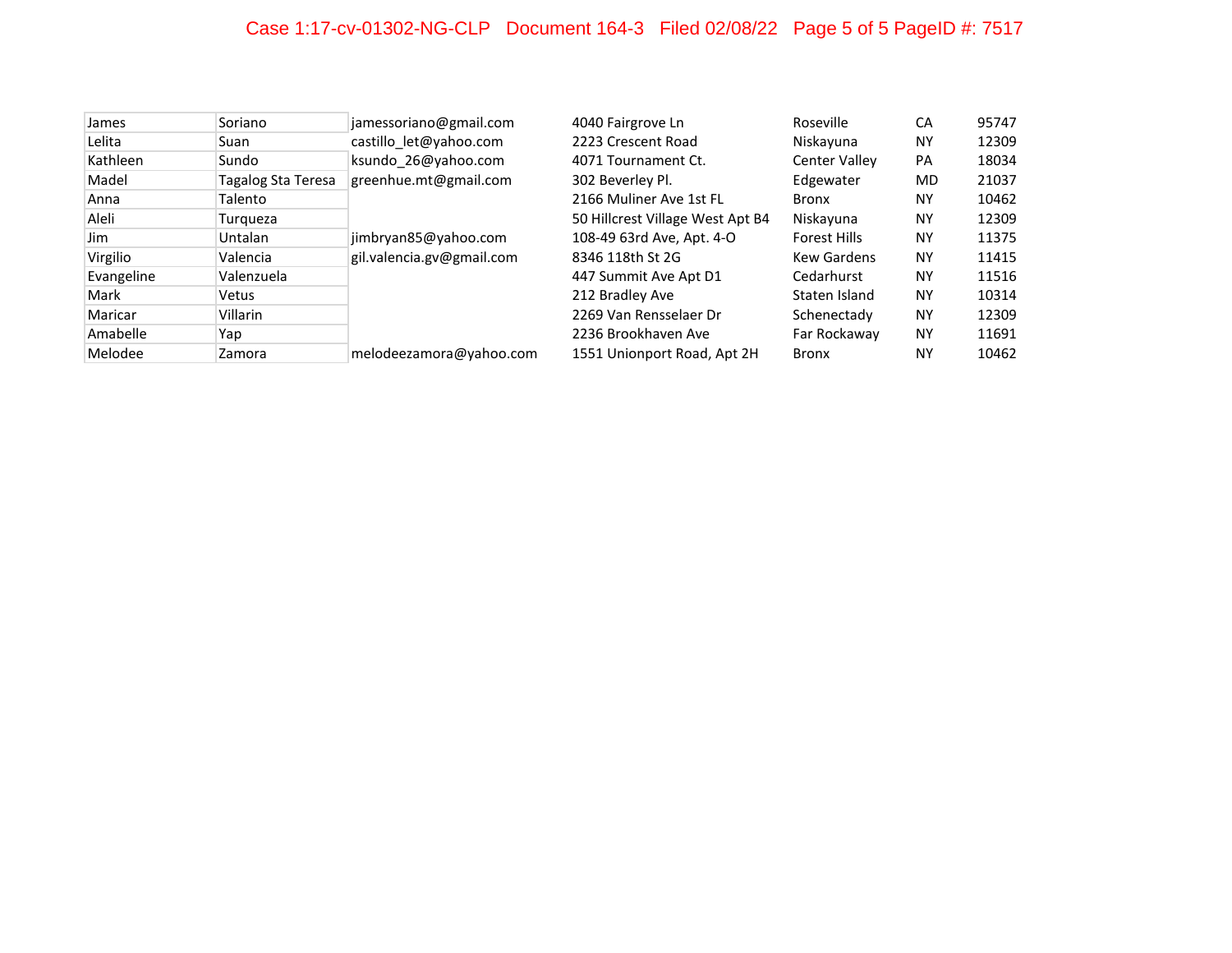## EXHIBIT B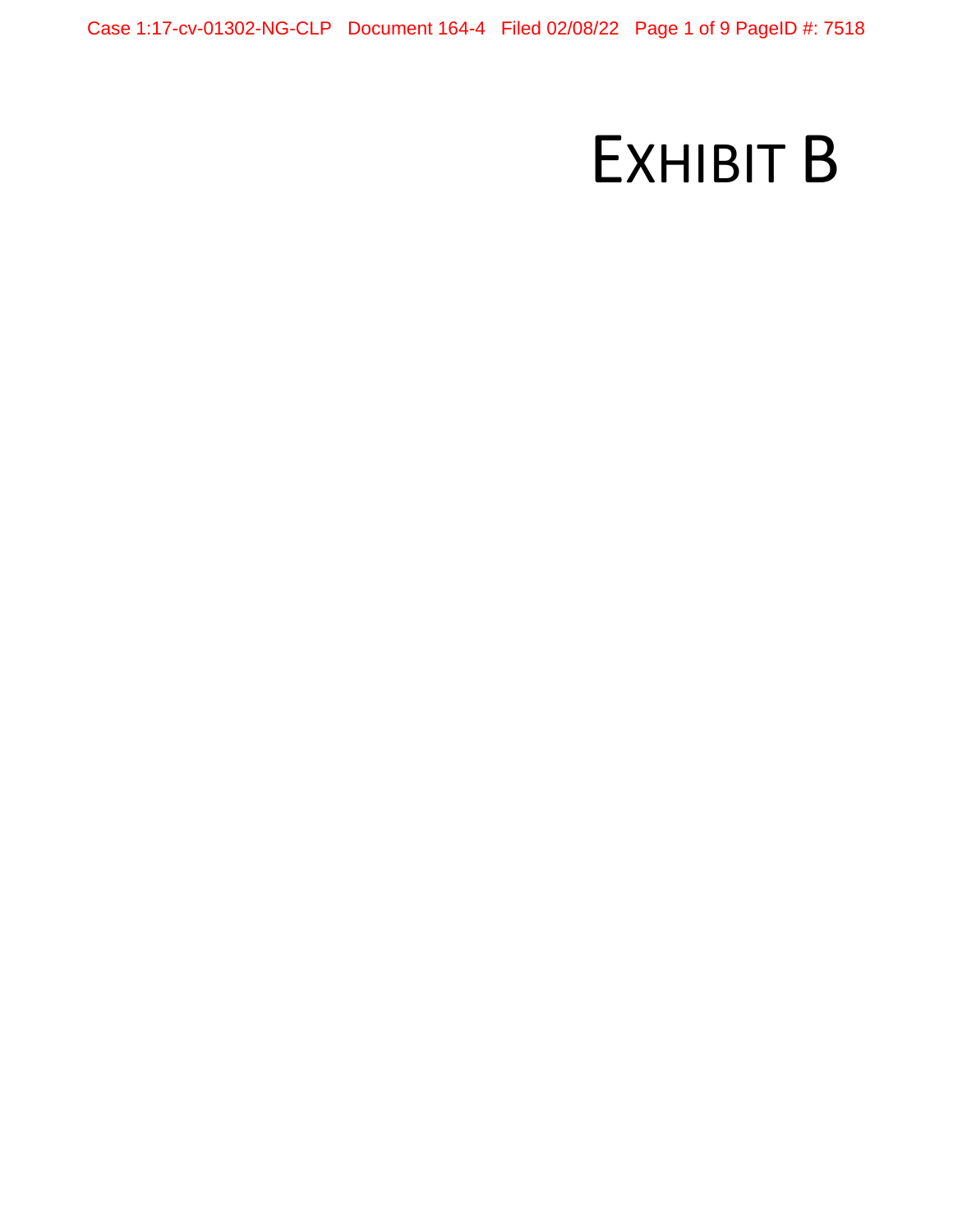



 $\sqrt{\epsilon}$ 

### **EMPLOYMENT AGREEMENT**

This Employment Agreement (the "Agreement") is hereby made this  $\beta$  day of ( York-, ork, City of Woodmere, County of Nassau, United States of America (the "Employer"),<br>and **Cove Welly Neel B- Peyel La Licensed Registered Nurse and Current resident**  $a_1$  2006 by and between Sentosa Care, located in the State of New and <u>Common Roef P. Fegest</u>, a Licensed Registered Nurse and current resident<br>of <u>Co. T Marbale SF-cor. Sorogon Cery</u> Dayon Kombvan, WertAve, O.C., **Philippines** (the "Employee"),

#### WITNESSETH:

WHEREAS, Employer is a rehabilitation and health care facilities for infirmed; and,

WHEREAS, Employer has determined that there is an insufficient number and shortage of Licensed Registered General Duty Nurses to meet the present and future needs of its elderly and infirmed residents; and,

WHEREAS, Employer has determined that as a result of said shortage, it must recruit Licensed Registered General Duty Nurses outside of the United States in order to be properly staffed; and,

WHEREAS, Employee is a Licensed Registered General Duty Nurse of medicine having received a degree in nursing from an accredited university; and,

WHEREAS, Employee has documented that he/she has passed the Commission on Graduates of Foreign Nursing Schools Certification Program and has obtained a VISA SCREEN certificate from the International Commission on Healthcar

WHEREAS, Employer desires to make nursing services available to its patient and infirmed residents and therefore wishes to induce Employee to relocate to the State of New York to practice Nursing at its facility: and,

WHEREAS, Employee desires to relocate to the State of New York in the United States of America and desires to become employed and receive remuneration and benefits from Employer; and,

WHEREAS, Employee is able to read, write, and understand English proficiently and with ease, and has read and understood this entire Agreement; and,

WHEREAS, Employee has been given a reasonable and sufficient opportunity to consider this Agreement and to consult with his or her own attorney prior to executing this Agreement; now:

20 Franklin Place, . WOODMERE, NY 11598. TEL 516 869-3700. FAX 516 869-3800. WWW.SENTOSACARE.COM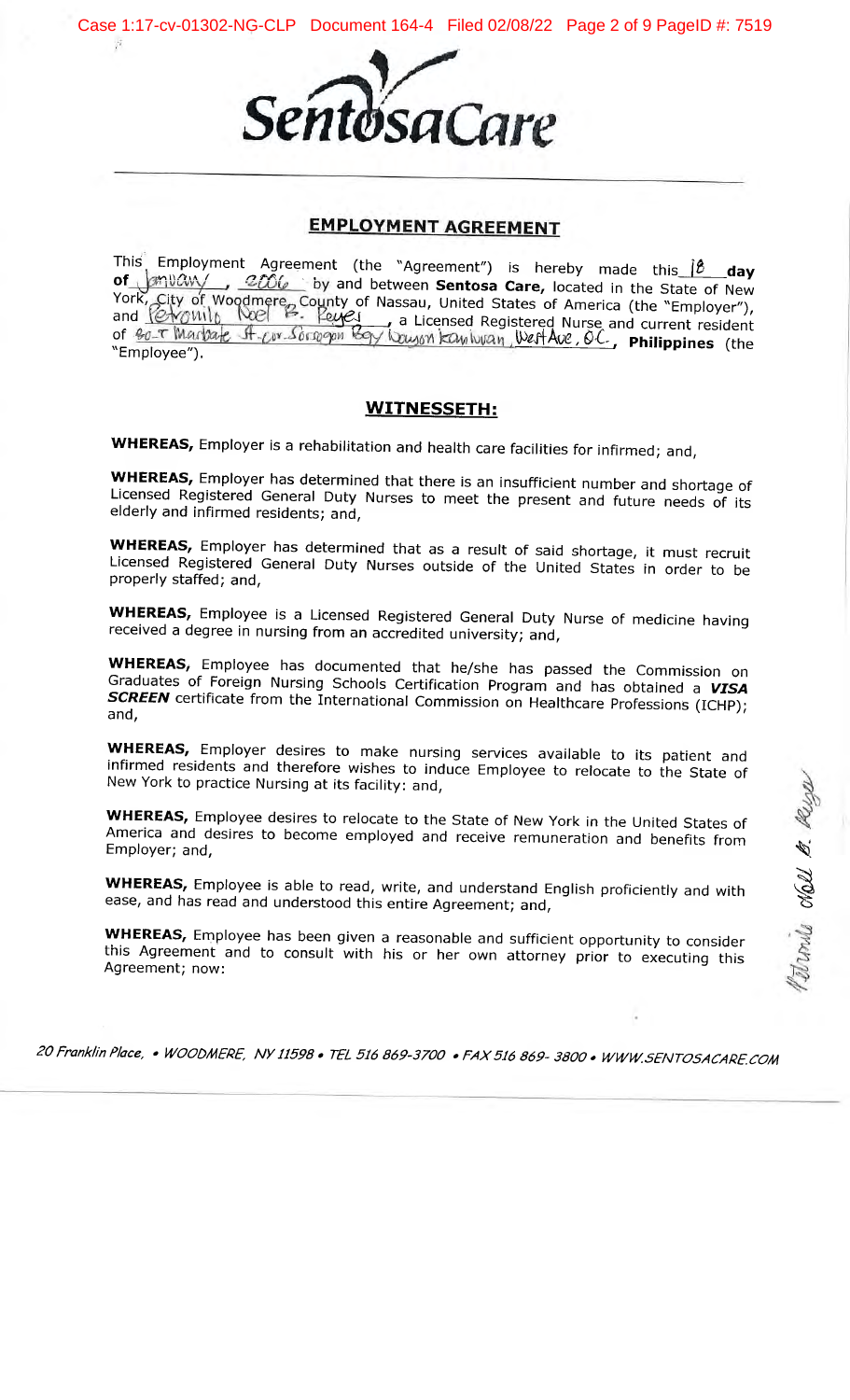## EMPLOYER AND EMPLOYEE DO HEREBY AGREE AS FOLLOWS:

## I. Job Duties and Requirements

- 1. The Employer agrees to employ the Employee in accordance with the terms of this agreement The Employer agrees to employ the Employee in accordance with the terms of this<br>agreement as a Licensed Registered General Duty Nurse and the Employee agrees<br>to accept such employment.
- 2. The Employer shall provide Employee with temporary housing and transportation to and from work for up to two  $(2)$  months after which the Employee shall be responsible for his or her own shelter and transportation to and from work. For married Employees, Employer shall give the Employee a monthly housing allowance of US Dollars two hundred fifty only (US\$250.00) for two months in lieu of the free housing.
- 3. Employee shall obtain and maintain a *Visa Screen Certificate* from the<br>Commission on Graduates of Foreign Nursing Schools (CGFNS) and as soon as Fracticable on Graduates of Foreign Nursing Schools (CGFNS) and as soon as<br>practicable obtain and maintain an unrestricted license to practice Nursing in the<br>State of New York.
- 4. The Employee's job duties are generally described as follows: Provide general<br>nursing care to patients in a rehabilitation and health care center. Administer<br>prescribed medications and treatments in accordance with appr reactions, and notify supervisor or physician of patient's condition and reaction to drugs, treatments, and significant incidents. Takes temperature, pulse, blood pressure, and other vital signs to detect deviations from normal and assess condition of patient. Employee may also be required to make beds, bathe, and feed<br>patients and shall perform such other duties associated with the job of a Licensed Registered General Duty Nurse as may be assigned to him/her by the Employer.
- 5. Employee agrees to devote his/her professional efforts in the full time practice of Nursing exclusively to the interest of the Employer. Employee shall devote his/her utmost knowledge and best skill to the care of such patients entrusted to him/her. Employee shall conduct himself/herself in strict conformance to the principal's medical ethics and standards of the medical profession and its governing bodies. Employee shall keep and maintain records relating to all professional services rendered by him/her during the term of this agreement.
- 6. Other than for Employer herein, Employee agrees not to engage in the practice of Nursing, or in any other occupation, for any other company, facility, hospital, entity or private individual during the time of his or her employment. All income or fees<br>for services rendered by Employee as a Licensed Registered Staff Nurse shall for services rendered by Employee as a Licensed Registered belong to the Employer.

.\ "\$\

N

-J s

7. Employee agrees to comply with all policies, standards, and procedures of Employer, which shall, from time to time, be reasonably promulgated.

 $\overline{2}$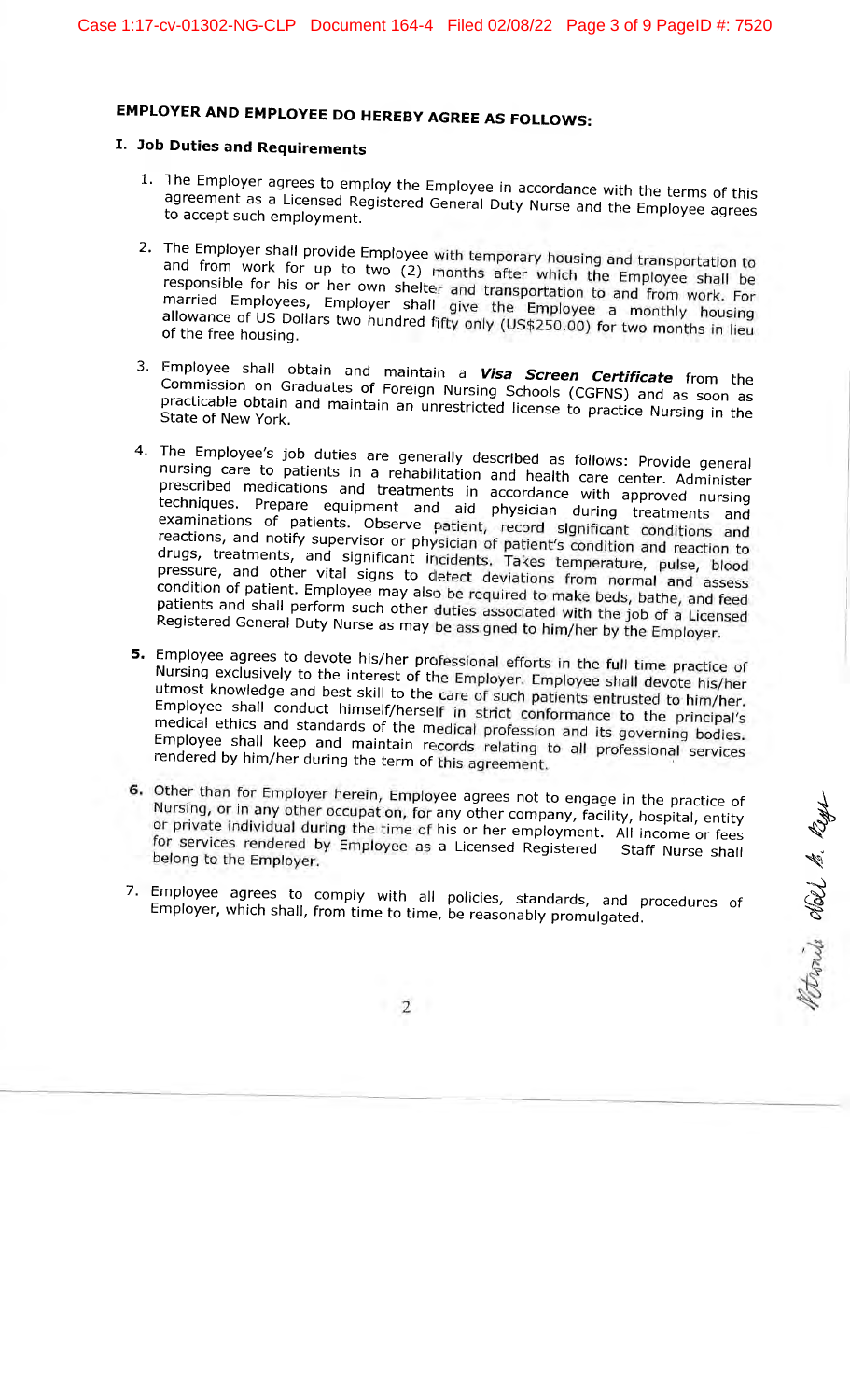- B. Employer may mandate a maximum of 2 additional shifts per week, at the overtime rate. Employer will assign the unit that the nurse will perform his/her duties in.
- 9. Employer has the right at its sole discretion to transfer this agreement to any of its facilities of Sentosacare.

### II. Wages, Hours, Work Days, and Benefits

10. Employer shall pay Employee a base compensation of US Dollars eight hundred forty only (US\$840.00) for a 35 hr /week, five (5) days a week at a rate of \$24.00/hr once Employee has passed the National Council of Licensure Examination for Registered Nurses or NCLEX-RN that will be administered by the New York State Board of Nursing.

Prior to passing the NCLEX-RN and before having the Limited Permit, Employer shall pay Employee a base compensation of US Dollars five hundred twenty-five dollars (US\$525.00) for a 37 1/z hours week as a Graduate Nurse.

11. As a Registered Nurse, the Employee shall receive \$36.00/hr. for each hour for all time worked over the regular basic workweek of 40 hrs,

12. All compensation paid to Employee by Employer shall be subject to customary withholding and employment taxes as required by law.

13. On or before the beginning of each work week, or as soon as thereafter practical, the Employer, at its discretion, will schedule the Employee to work on one of the following three (3) "daily shifts":

> 7:00 a.m. to 3:00 p.m.  $3:00$  p.m. to  $11:00$  p.m. 11:00 p.m. to 7:00 a.m.

The Employee will be given a one hour (1 hour) unpaid meal period during each "daily shift".

The Employer shall schedule the days of employment (the daily shifts) on an alternate week basis as follows:

- a) Week 1: Employee shall work one daily shift each day Monday through Friday as described above. Employee shall work a total of five (5) days in "Week 1". Employee shall have two unpaid full days off on both Saturday and Sunday.
- Week 2: (Also known as the "Weekend" Shift). Employee shall work one b) daily shift on Saturday and another daily shift on Sunday. Employer will schedule Employee, at its discretion, to work three (3) additional daily shifts between Monday and Friday immediately following the weekend. Employee shall work a total of five (5) days in "Week 2". Employee shall have two (2) unpaid days off during the week.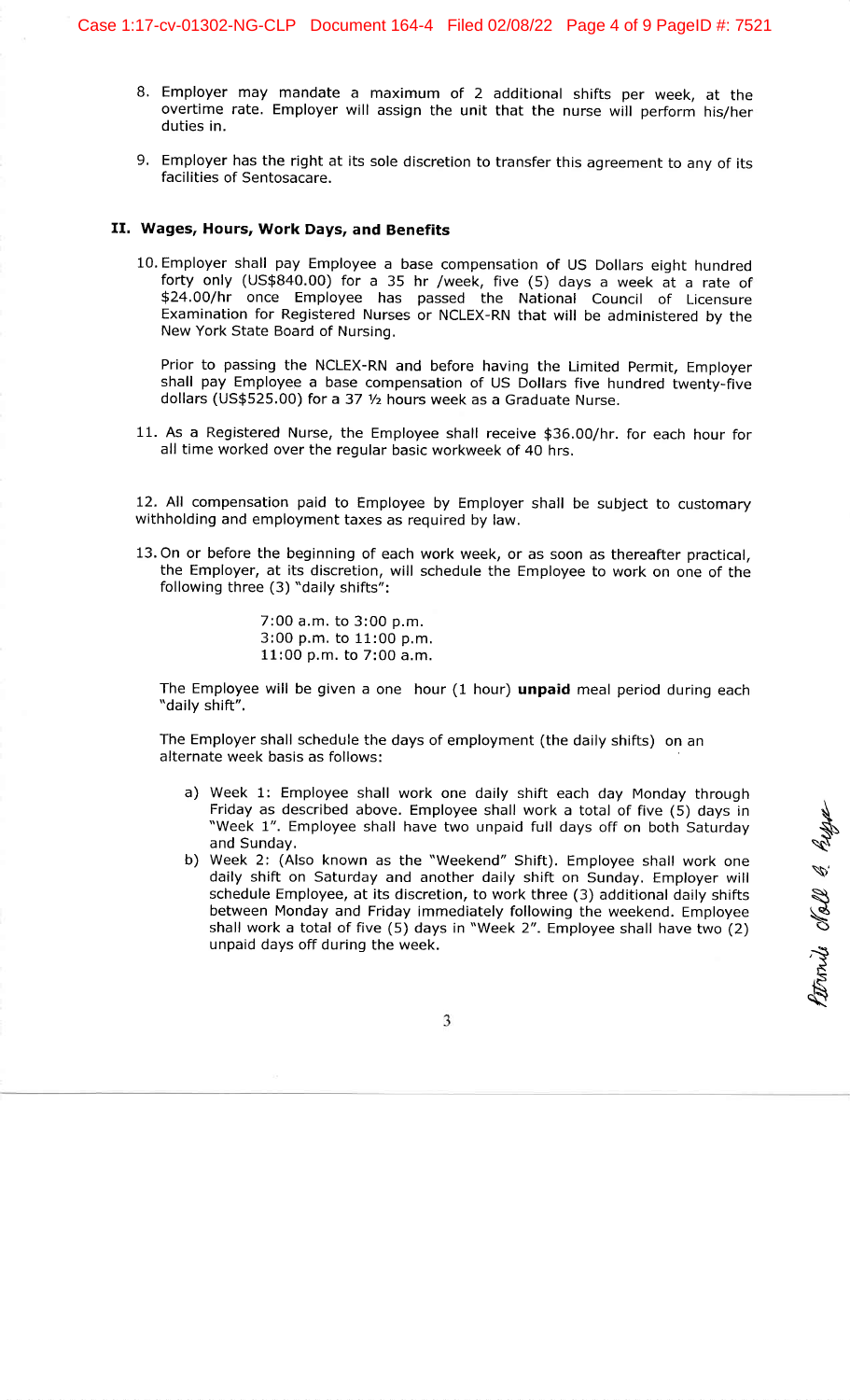For example:

In "Week 2" the Employee shall work daily shifts on both Saturday and Sunday. The Employer may schedule Employee to work Monday, Thursday and Friday to fulfill the five day work week requirement. The Employee shall therefore be off on Tuesday and Wednesday. (NOTE: THE EMPLOYER IS NOT NECESSARILY BOUND BY AN EXAMPLE. IT IS MERELY PLACED HERE FOR **ILLUSTRATIVE PURPOSES).** 

The Employer shall continue to schedule "daily shifts" on an alternate week basis ("Week  $1''$  then "Week  $2''$  then "Week  $1''$  then "Week  $2''$ , etc.) as described above over a fifty-two (52) week year,

- 14. Employees will be subject to performance reviews by Employer on a yearly basis. After each performance review, the Employer, at its discretion, and subject to Employees performance in his/her job duties, may increase the hourly wage described in paragraph 11 up to three percent (3%) yearly to cover additional cost of living expenses.
- l5.Vacation Benefits All full time employees accrue vacation benefits. Vacation will be granted as approved by your supervisor and according to the following schedule:

| Years of Service: | Vacation Time: |
|-------------------|----------------|
| $1-3$ years       | 2 weeks        |
| 4-5 years         | 4 weeks        |
| 5-9 years         | 5 weeks        |
| $10+$ years       | 6 weeks        |

In this paragraph only, the Employer defines "years of service" to mean the fiftytwo (52) week period from the first date of employment (not the regular calendar year). Employer is not responsible for payment of any "unused paid days off" due to any termination of this contract as defined in paragraph 23, 24, and 25.

- 16. Holiday Benefits Employer recognizes the following six (6) holidays for fulltime employees: New Year's Day, Independence Day, Labor Day, Thanksgiving Day, Christmas Day, One (1) Employee's Birthday. The Employee Birthday holiday must be taken within thirty (30) days of the birthday. Because we provide care 24 hours per day, 7 days per week, you may be scheduled to work on a holiday.
- 17. Sick Pay Benefit For full time Employees, sick pay is accumulated at the rate of one-half (1/2) sick day per month. Full-time Employees accumulated six (6) sick

 $\overline{\mathbf{4}}$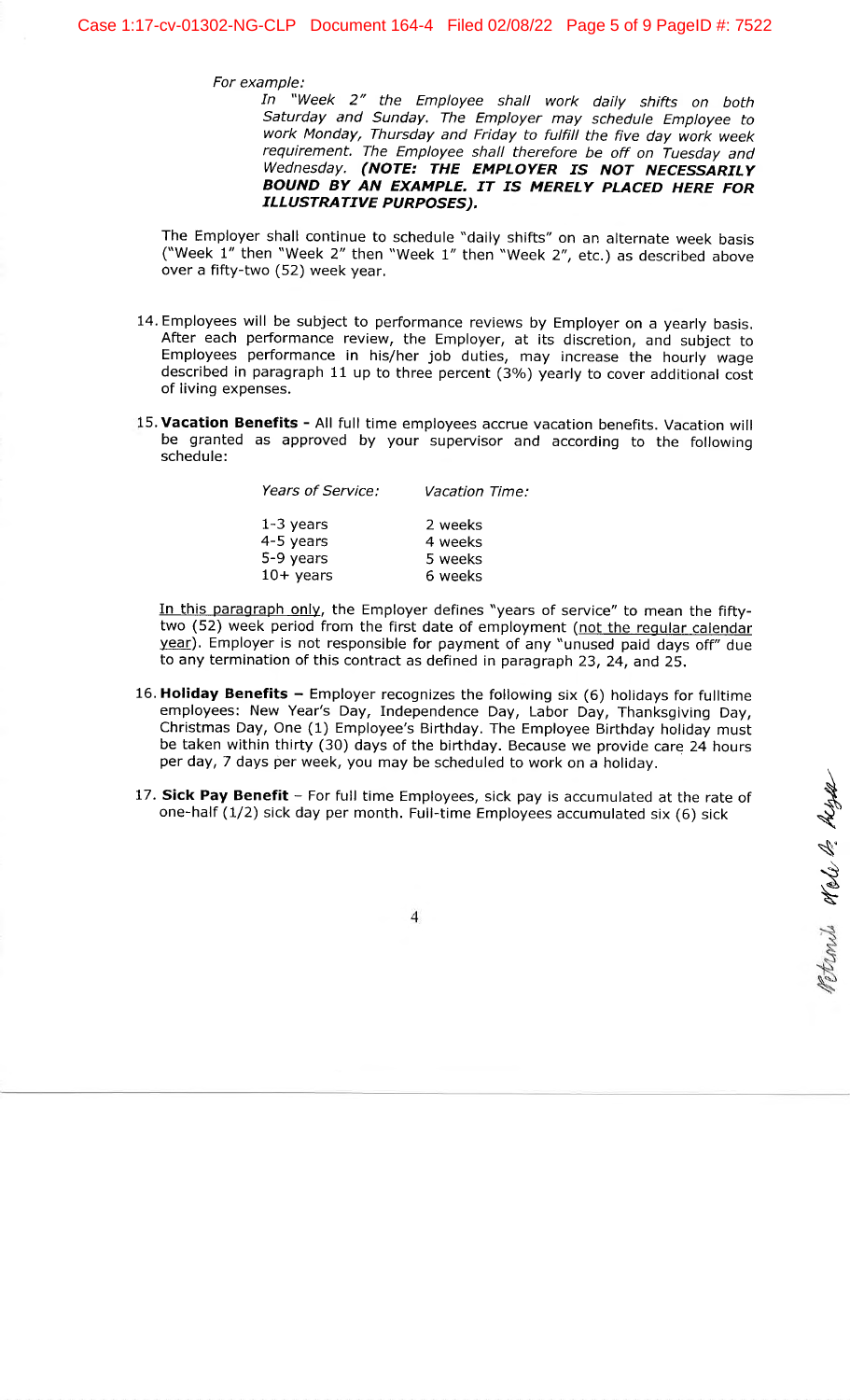days per year, up to a maximum of thirty (30) days. Because Sick Pay is designed to be used as income protection in the event of an extended illness or accident, it cannot be cashed out at the end of the year or at the tim

1B'Employer shall provide Employee Hospitalization assistance, malpractice insurance and major medical insurance.

### III. Employer Responsibilities, Termination of Agreement, and other Miscellaneous Items

- 19. Employer is willing to take all necessary steps to sponsor the Employee as a Registered Nurse in order to obtain an immigrant visa for the Employee to enter the United States to be employed as contemplated herein.
- 20. Employer shall furnish to Employee all of the necessary equipment, facilities, and supplies for Employee to practice Nursing, together with appropriate assistance from trained technicians, doctors, or office staff. The Employee and Employer that, all instruments and equipment furnished to or for<br>Employee by Employer shall at all times remain the property of Employer.<br>Employer shall exercise direction over and give support to Employee in standards, policies, record keeping, and treatment procedures. During the term of<br>this agreement, Employer shall, at Employer's expense, obtain and maintain<br>professional malpractice insurance to cover liabilities of both E Employee resulting from the practice of Nursing by Employee on behalf of Employer.
- 21.The employee agrees to be employed by the Employer under the terms of this contract for three full years. Employer and Employee further agree that the terms of the contract as contemplated herein except the term of duration, will continue after three full years of employment in full force and effect on an at-will basis or may be modified by mutual agreement between Employer and Employee. Moreover, after three years of employment as contemplated herein, the Employer and Employee each agree to give the other two weeks' notice of intent before terminating the employment under this agreement.
- 22. Both the employer and Employee agree that the Employer has or will incur substantial expenses and has or will expend enormous resources and time in recruiting the Employee for employment as contemplated herein, sponsoring the Employee for an Immigrant Visa, training the Employee in practice and procedures, orienting the Employee to living in the New York are, and, if necessary, recruiting a new nurse as contemplated herein to replace the employee should this contact be breached. Accordingly, the Employee agrees that if he or she willfully and voluntarily resigns, abandons, or terminates employment with Employer before the completion of at least a three (3) year term, other than for extraordinary circumstances, which would include but not be limited to incapacitation, terminal illness, or other similar extraordinary circumstances, Employee's act shall result in<br>an obligation by the Employee to pay the Employer Twenty Five Thousand Dollars (\$25,000.00) as actual damages. Employee understand and agrees that the amount of \$25,000 represents Employer's actual damages in the loss of the value of the recruitment fee Employer paid that would result from a breach of this contract.

Petronio Nell P. Reyes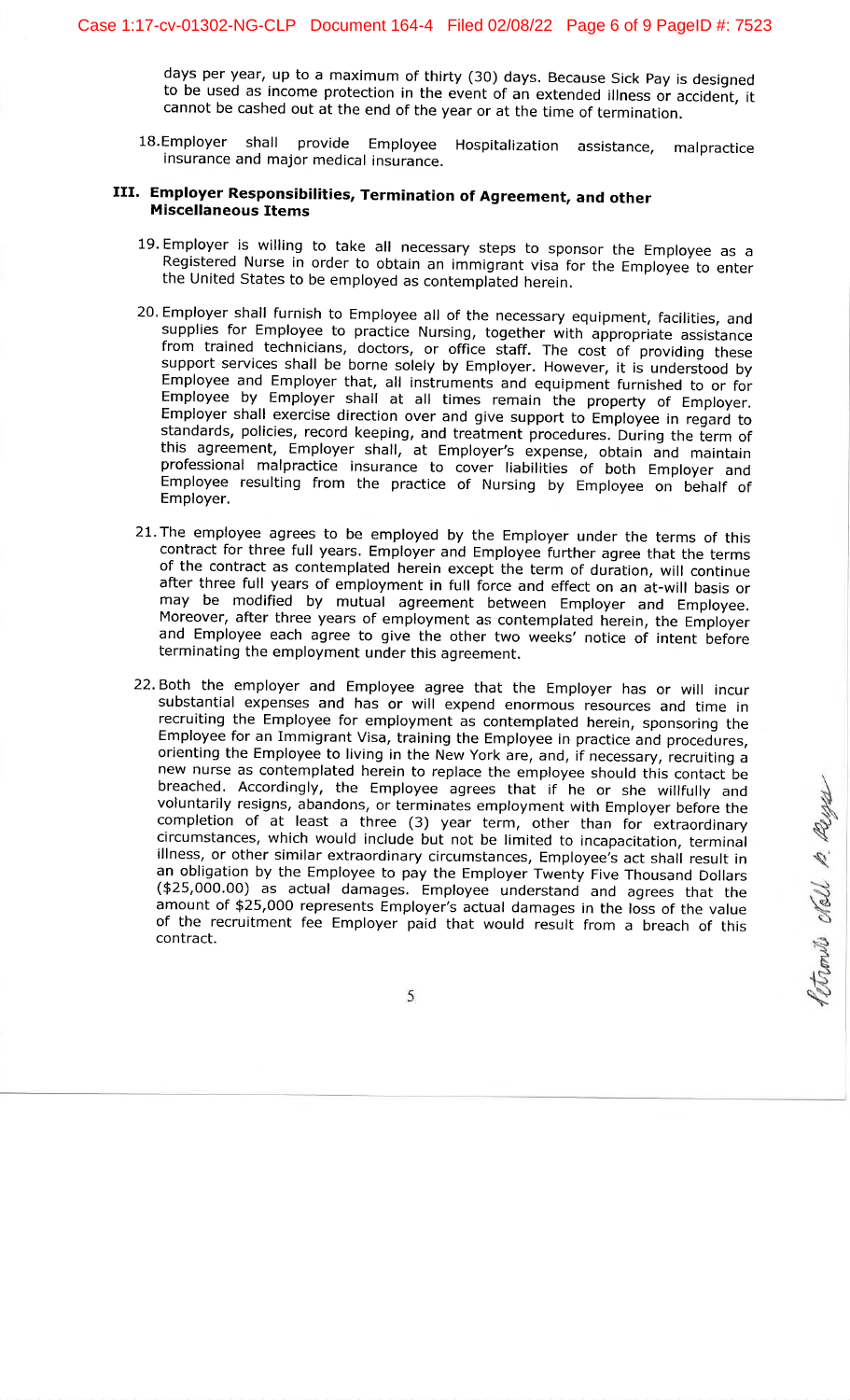Employee therefore agrees that if he/she were to terminate this agreement before three (3) years of full time employment is completed as discussed in this Paragraph, then Employee shall pay, to Employer, Employer's actual damages in<br>the agreed amount of Twenty Five Thousand Dollars only (US\$25,000). This amount shall become due and owing to Employer immediately upon such<br>resignation, abandonment, or termination of employment, unless Employer and<br>Employee agree upon an installment payment plan on mutually acceptable terms i

not limited to Employee's recruitment, hiring, termination, and/or failure to 23. All disputes arising out of this Agreement or Employee's employment, including but complete/fully perform three (3) years of employment with the Employer, shall be resolved exclusively by mandatory arbitration of the dispute, except that Employer resorved exclusively by mandatory arbitration of the dispute, except that Employer<br>may seek injunctive relief and other equitable remedies in a court of competent<br>jurisdiction. Arbitration is an alternative dispute resolut submission of disputes to one or more impartial persons for a final and binding<br>determination. Employee and Employer both understand and agree that they are knowingly and voluntarily waiving, to the extent permitted by law, any rights they might have to a trial by jury on any discrimination, contractual, employment, or other claims under federal, state, or local law, except that Employer does not waive its right to trial by jury on any claims for injunctive relief. As to any dispute or controversy which is subject to arbitration, neither Empioyer nor Employee may bring any action, proceeding, suit at law or in equity bas Pierson. The arbitrator shall have no authority to alter or modify any of the terms<br>and conditions of this agreement, and may not enter any award which alters,<br>amends or modifies the terms or conditions of this agreement i fees, costs, and expenses incurred in connection with the dispute. The arbitrator shall provide the parties with a written determination of the outcome of the arbitration and an accompanying opinion setting forth the bases or any other Court of competent jurisdiction.

**Perfer** 

s

dell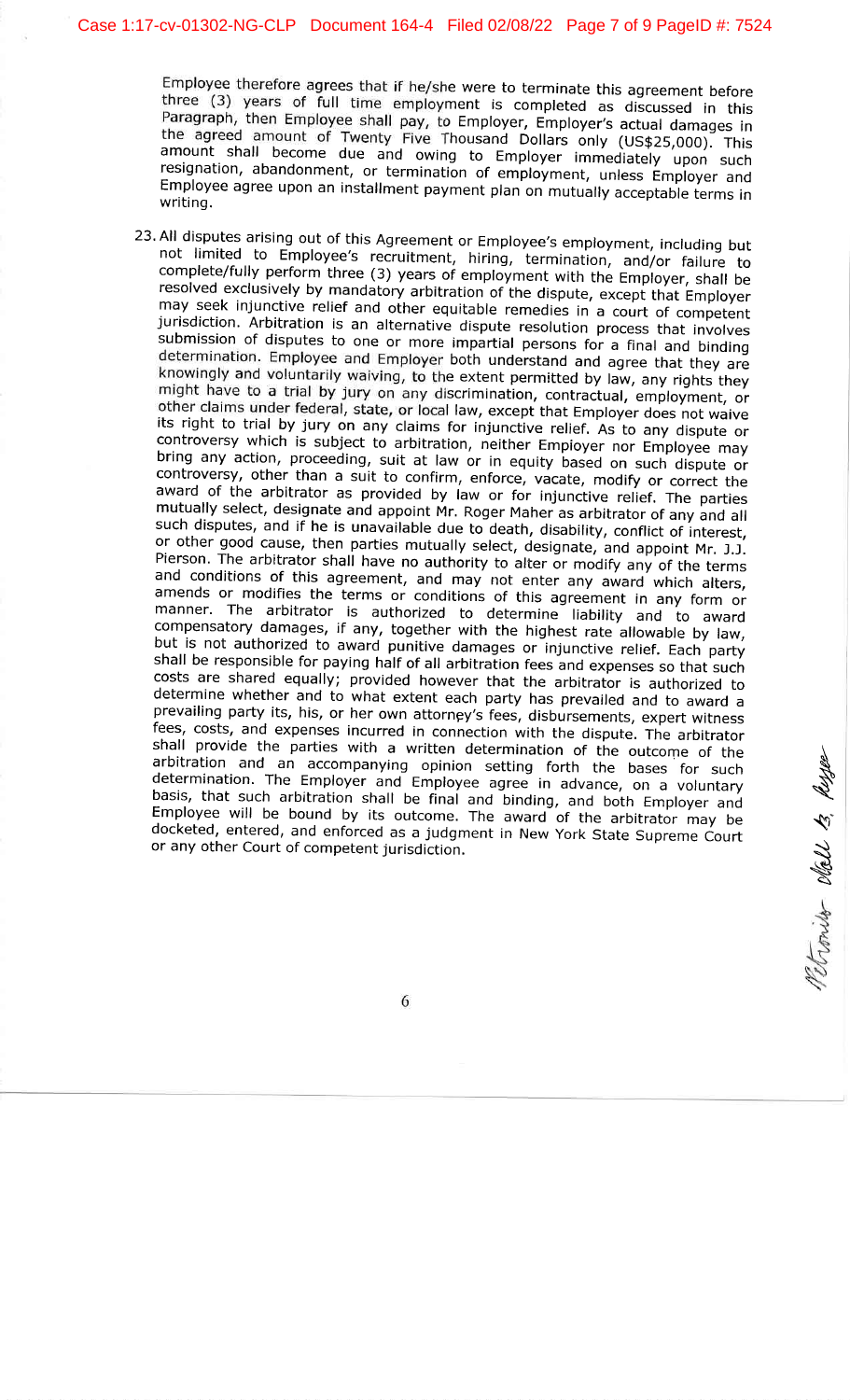- 24. Notwithstanding paragraph 22, the Employer at any time may discharge Employee<br>for cause, or as a result of the death or disability of the Employee, Discharge under<br>this paragraph would automatically terminate the contr
- 25. This agreement shall be interpreted, construed and enforced pursuant to and in accordance with the laws of the State of New York.
- 26. Whenever the context hereof requires, the gender of all words shall include the masculine, fe Whenever the context hereof requires, the gender of all words shall include the<br>masculine, feminine, and neuter and the number of all words shall include the<br>singular and plural.
- 27. This agreement and amendments thereto shall be in writing and executed in This agreement and amendments thereto shall be in writing and executed in<br>multiple copies. Each multiple copy shall be deemed an original, but all multiple<br>copies shall constitute one and the same instrument.
- 28. Any Notice, Demand or Communication required, permitted or desired to be given<br>hereunder shall be deemed effectively given when personally delivered or mailed<br>by prepaid certified mail, return receipt requested, addres

| To Employee:                            | To Employer:                                       |
|-----------------------------------------|----------------------------------------------------|
| Name: Perrouilo Doel B.                 | <b>SENTOSA CARE</b>                                |
| Address: Bo-T Marine Cov. Sol<br>POWCWC | 20 Franklin Place Woodmere,<br><b>NY 11598 USA</b> |
| Phone:                                  | (516) 869-3700                                     |

Either party may designate a new future address in New York, or to the attention of such other person(s) or officer(s) as either party may designate by written notice to the other party. Further, Employee shall at all time

29. The waiver by either party of a breach or violation of any agreement shall not operate as, or be construed to be, waiver dependent of the same or other provision hereof. 29. The waiver by either party of a breach or violation of any provision of this of any subsequent

 $\mathcal{E}$ 

 $\ddot{\phantom{0}}$  $\overline{a}$ 

 $\mathbf{r}$ 

**REN** 

- 30. The provisions of this agreement shall be self-operative and shall not require further agreement by the parties; provided however, each party shall, at the request of the other, execute such additional instruments and
- 31. This agreement supersedes all previous employment contacts and constitutes the entire agreement between the parties.

 $\boldsymbol{7}$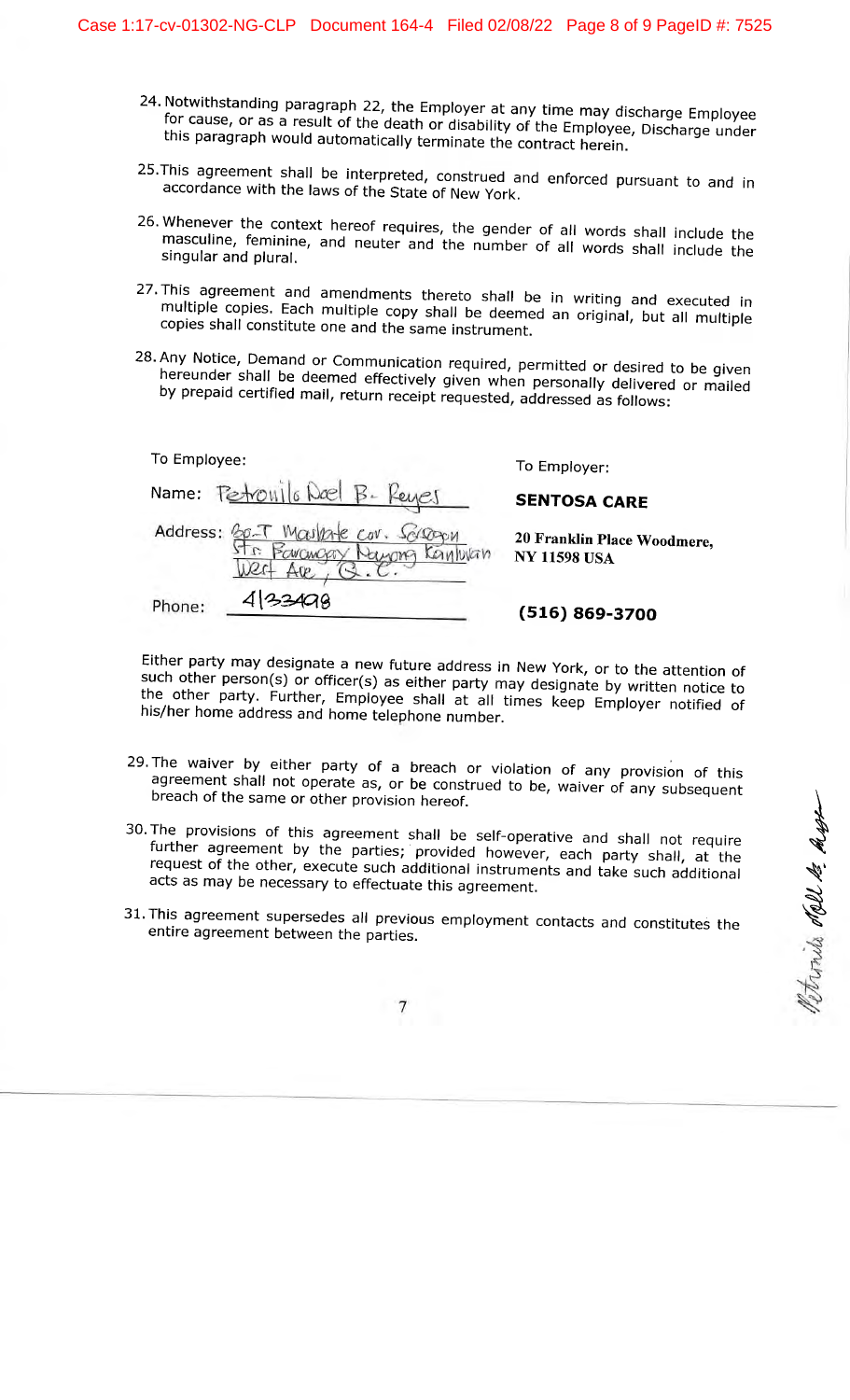IN WITNESS WHEROF, the parties multiple originals as of the date above written.

have executed this agreement in

For Employee:

By: Petrouilo Noel B. Peyer

 $Date: \frac{Janoary}{B}$ , 2006

For Employer:

Date:

Witness: Manual Manual Manual Manual Manual Manual Manual Manual Manual Manual Manual Manual Manual Manual Manual Manual Manual Manual Manual Manual Manual Manual Manual Manual Manual Manual Manual Manual Manual Manual Man

Witness: New York Chamber 2014

 $\bf 8$ 

 $\ddot{\phantom{1}}$ \ x

**\$40** 8

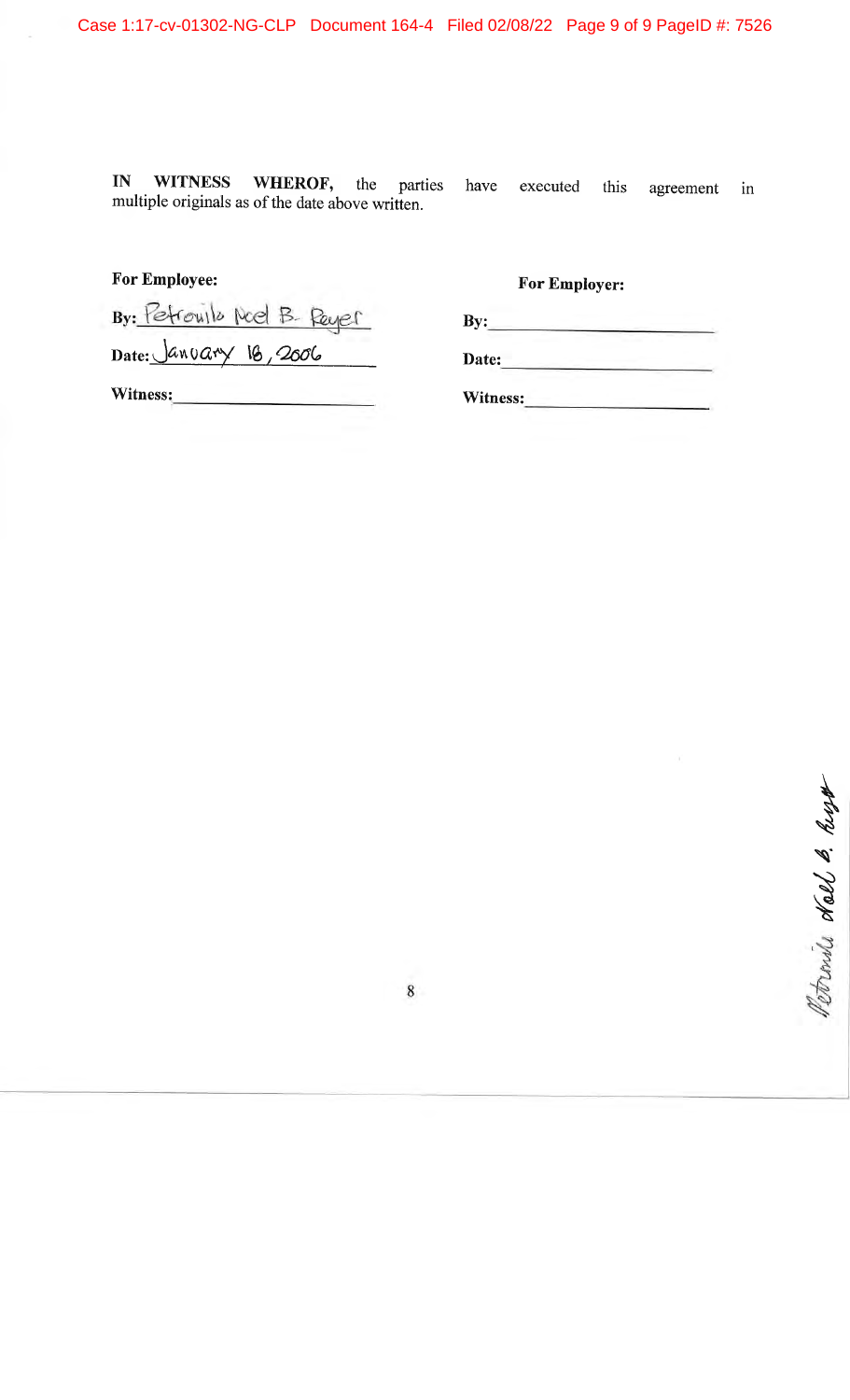Case 1:17-cv-01302-NG-CLP Document 164-5 Filed 02/08/22 Page 1 of 2 PageID #: 7527

# EXHIBIT C